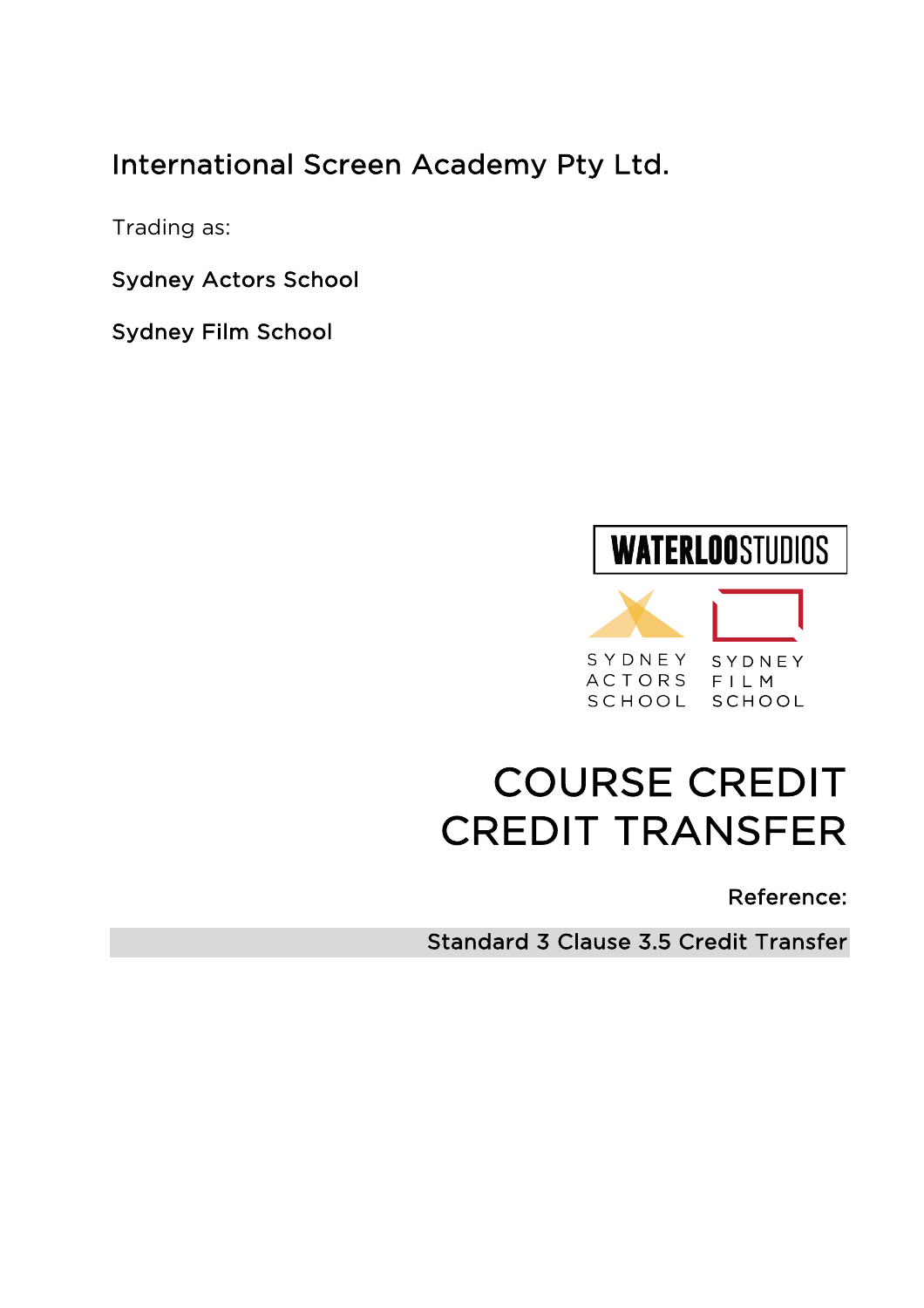# VERSION HISTORY

| <b>Policy Owner:</b>   |             | <b>CEO Executive Chairman</b>                              |                              | Simon Hunter |                    |                                                  |
|------------------------|-------------|------------------------------------------------------------|------------------------------|--------------|--------------------|--------------------------------------------------|
| Document               |             | General Manager                                            |                              |              | Ashley Curry       |                                                  |
| Management:            |             |                                                            |                              |              |                    |                                                  |
| File :                 |             |                                                            |                              |              |                    | POL_SS12 Course Credit, Credit Transfer (CT)v2.3 |
| Last Updated on:       |             |                                                            | 08/2018                      |              | <b>Next Review</b> | 06/2019                                          |
|                        |             |                                                            |                              |              | Date:              |                                                  |
| <b>Changes history</b> |             |                                                            |                              |              |                    |                                                  |
| Number                 | Dates       |                                                            | Changes summary              |              |                    |                                                  |
| V <sub>2.3</sub>       | May 2019    | Further customisation for ISA Pty Ltd                      |                              |              |                    |                                                  |
| V <sub>2.2</sub>       | August 2018 | Update to National Code 2018                               |                              |              |                    |                                                  |
| V <sub>2.1</sub>       | May 2017    | Edits for roles in RTO and update to National Code 2017    |                              |              |                    |                                                  |
| V <sub>2.0</sub>       | September   | Quality assurance check across documents with reference to |                              |              |                    |                                                  |
|                        | 2016        | ASQA fact sheets and ESOS Act changes & Explanatory        |                              |              |                    |                                                  |
|                        |             | quide                                                      |                              |              |                    |                                                  |
| V <sub>1.0</sub>       | July 2016   |                                                            | New standards for RTO's 2015 |              |                    |                                                  |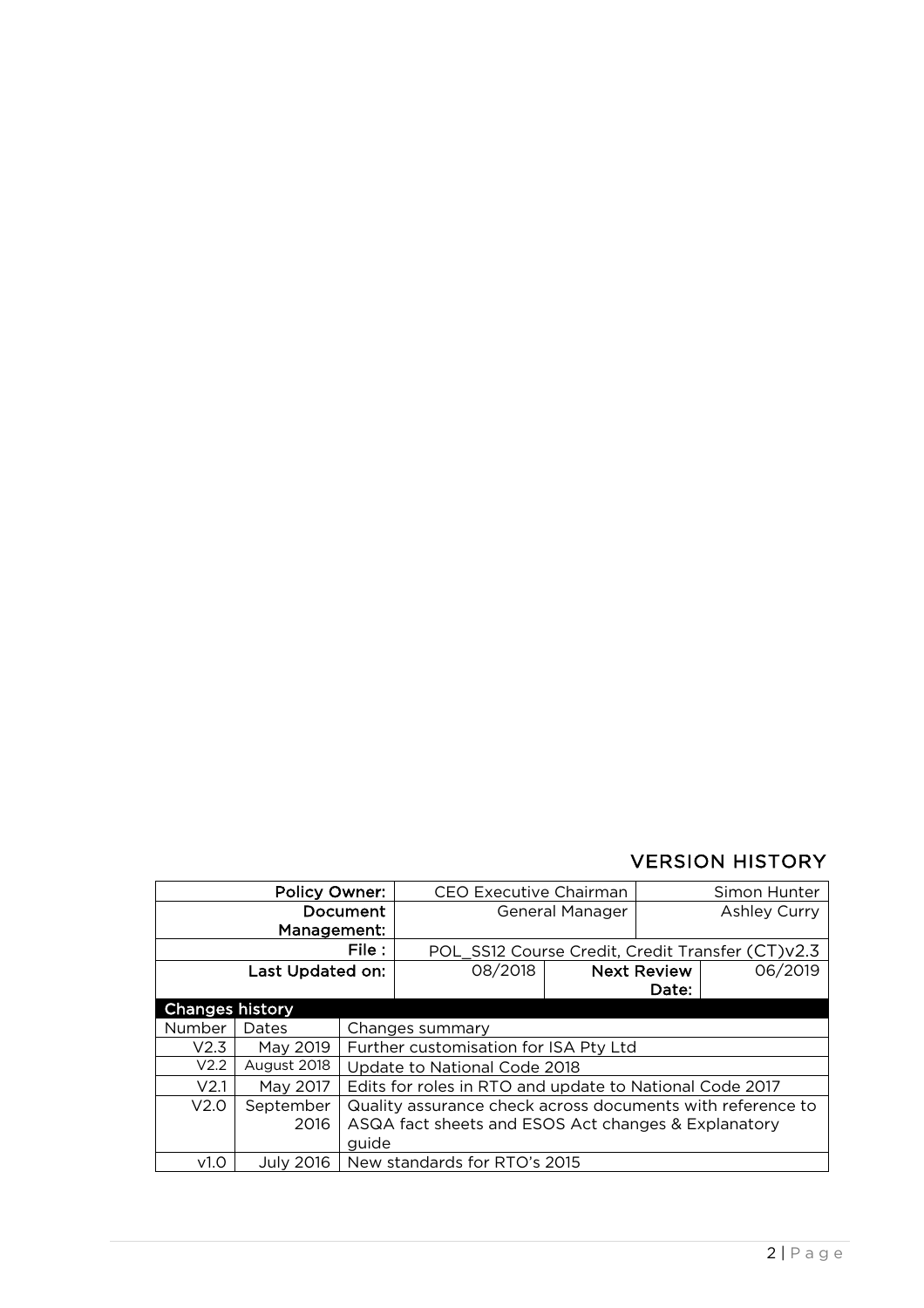# TABLE OF CONTENTS

| For overseas students - decisions may need to be made prior to the letter of offer                                                                            |  |
|---------------------------------------------------------------------------------------------------------------------------------------------------------------|--|
|                                                                                                                                                               |  |
|                                                                                                                                                               |  |
| For overseas students - The CT decisions made AFTER commencement of the<br>course or on transfer from another provider will affect the study load and student |  |
|                                                                                                                                                               |  |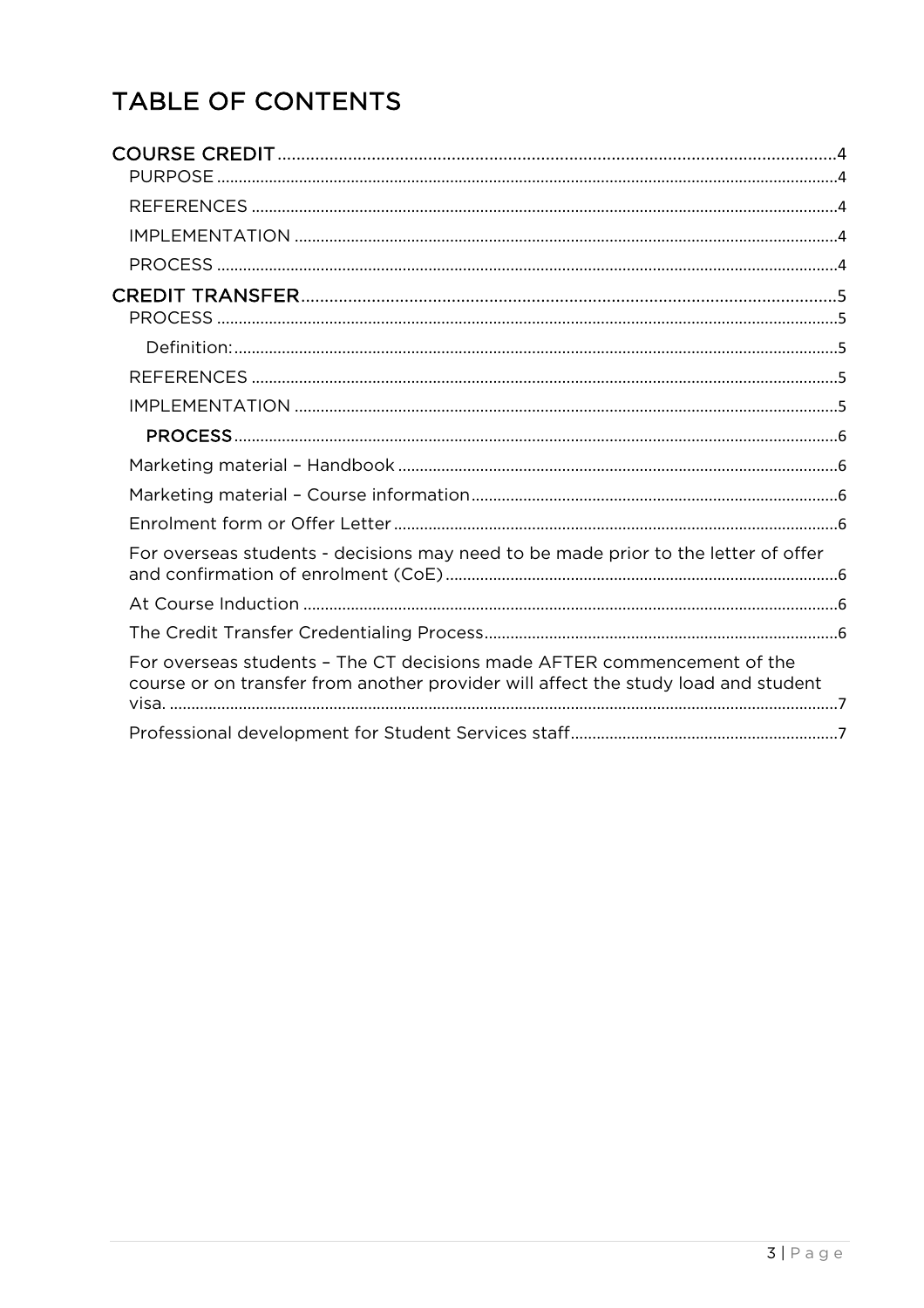# COURSE CREDIT

# PURPOSE

International Screen Academy Pty Ltd is a registered training organisation (RTO) and approved CRICOS provider.

As stated in the following policy and processes, course credit will affect the students course duration and the offer of a place. For international students the duration of the visa will be affected. This can happen before or after the course commences and will be handled in different administrative arrangements.

Course credit procedures are addressed here.

For international students, the related course duration and visa matters are covered in the separate policy on completion within the expected duration of study. (National Code Standard 9 – Deferring, suspending or cancelling)

Course credit is also relevant where International students transfer in or out of the College. This is covered in the separate policy on Overseas Students Transfer between Registered Providers (National Code 7).

### **REFERENCES**

| Standard 3 | Clause 3.5 Providing credit for prior studies |
|------------|-----------------------------------------------|
|            |                                               |

### IMPLEMENTATION

The Executive Chairman is responsible for policy and implementation decisions.

The General Manager is responsible for the office staff handling enquiries, preenrolment and enrolment administration. He supervises the marketing teams and monitors education agents

The General Manager is responsible for ensuring the RTO implements recognition and credit policy and procedures. Where this has an impact of expected duration of study for an international student, this must be followed through as required in the National Code.

## PROCESS

See the following policy on credit and recognition

See the National Code policy on completion within the expected duration of study.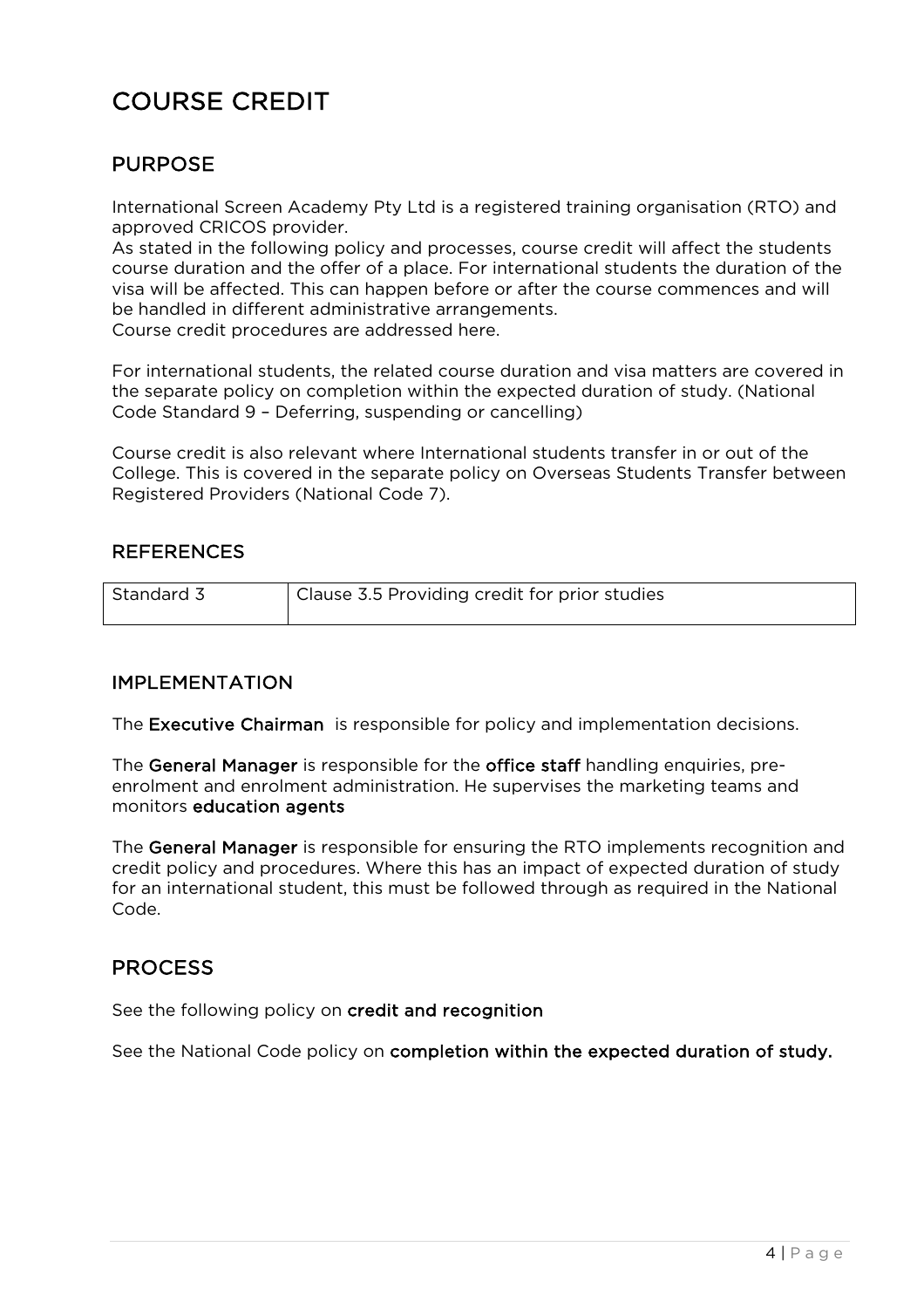# CREDIT TRANSFER

# **PROCESS**

The School undertakes to provide credit transfer to all students. This means the School will recognise the qualifications and statements of attainment issued by other RTO's or AQF issuing organisations (such as universities) or the USI Registrar.

Definition:

Credit Transfer is a credentialing process that provides students with agreed and consistent credit outcomes for components of a qualification based on identified equivalence in content and learning outcomes between matched qualifications or units of competency. These are usually issued by other RTO's.

This policy and the credit transfer application processes will be communicated on the website and understood by relevant managers, administration and trainers and assessors.

# **REFERENCES**

| Standard 3 | Clause 3.5 Credit transfer - a credentialing process |
|------------|------------------------------------------------------|
|            |                                                      |

### IMPLEMENTATION

The Executive Chairman is responsible for policy and implementation decisions.

The General Manager is responsible for the office staff handling enquiries, preenrolment and enrolment administration.

The Administration staff under supervision, will process the approved credit transfer in student records and databases and reporting.

The General Manager is responsible for ensuring the RTO implements credit transfer policy and procedures. Where this has an impact of expected duration of study for an international student, this must be implemented as required in the National Code. The credit transfer arrangements will arise where there are requests for transfer in from another provider.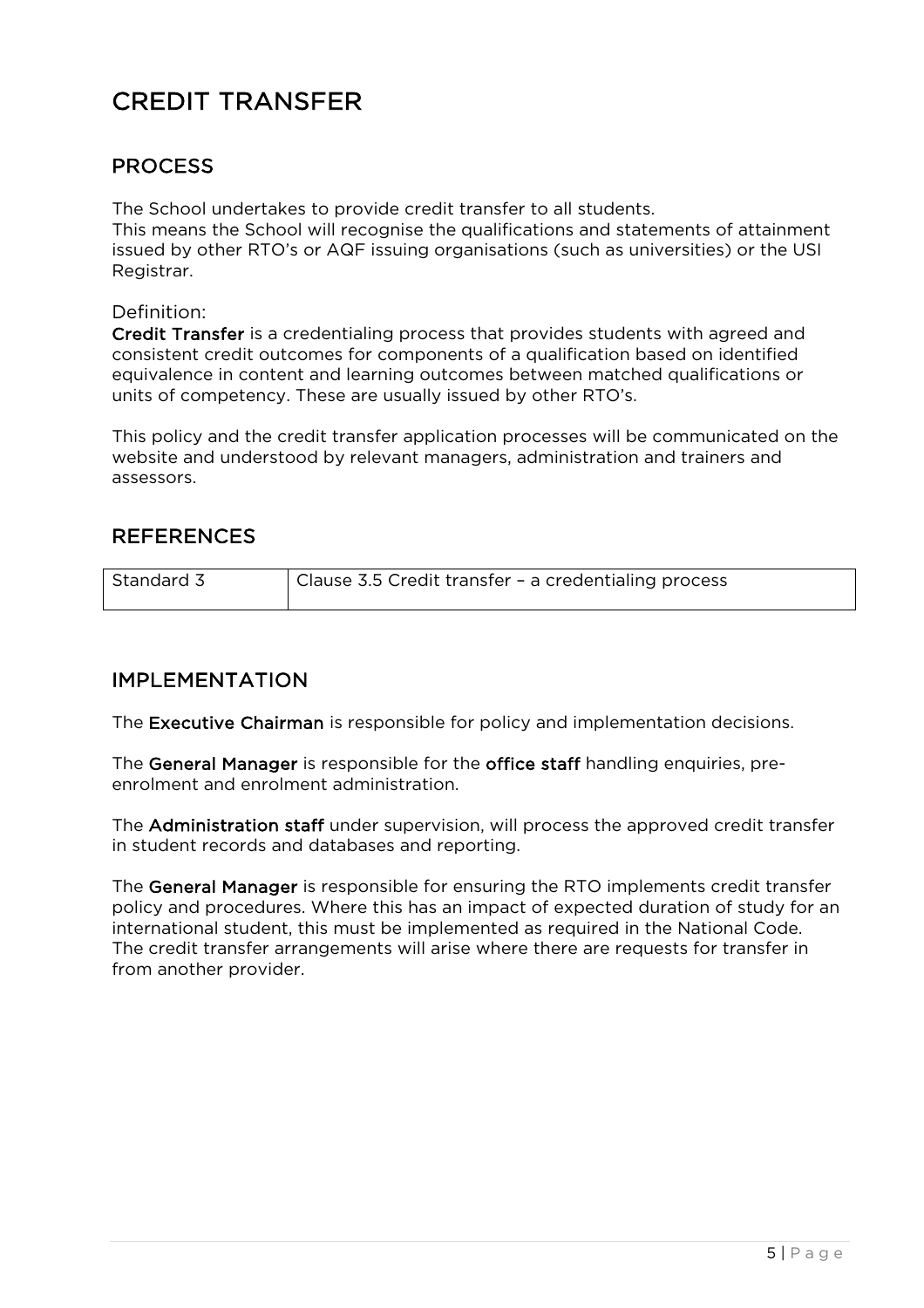# PROCESS

### Marketing material – Handbook

The website and Pre-enrolment Information including the Handbook and will include "non-technical" explanations of CT Credit Transfer and how this can be followed up by the individual on the application process and enrolment form and through student services.

We will give examples of likely Credit Transfer such as:

- Credit transfer where the overseas student requests a transfer into our College from another provider.
- Credit for units from a lower level qualification that are required in a higherlevel qualification – such as Diploma of Screen and Media then an Advanced Diploma of Screen and Media
- Credit for units from a Diploma that can be used as electives in another Diploma course

#### Marketing material – Course information

The course specific information on the website and print material will provide details of the course and units and again state that credit transfer (CT) is available and this can be followed up by the individual on the application process and enrolment form and through student services

#### Enrolment form or Offer Letter

The enrolment form will include a tick box where the applicant can indicate s/he wants to apply for RPL and/or credit transfer (CT). The standard fees are paid and the student services follow up with the applicant.

#### For overseas students - decisions may need to be made prior to the letter of offer and confirmation of enrolment (CoE)

Recognition and credit transfer will affect the duration of the course and the expected study load. Therefore, where the application has been made prior to confirmation of the course, the credentialing and assessment made need to be undertaken. This will be on a case by case basis.

The student will be provided with the confirmation of the CT decision in writing which must be signed and accepted by the student in writing.

#### At Course Induction

Credit Transfer will be explained again at the commencement of the course with steps to follow. Induction includes a signed confirmation form that mentions Credit Transfer and is signed and files for each student.

#### The Credit Transfer Credentialing Process

Credit transfer is a limited credentialing decision process and not the same process as Recognition (as RPL or RCC) where a range of evidence and an assessment decision is required.

Credit transfer allows for full recognition or "advanced standing" for units of competency in a qualification based on identified equivalence.

Credit transfer does not involve an assessment process between the Assessor and the student.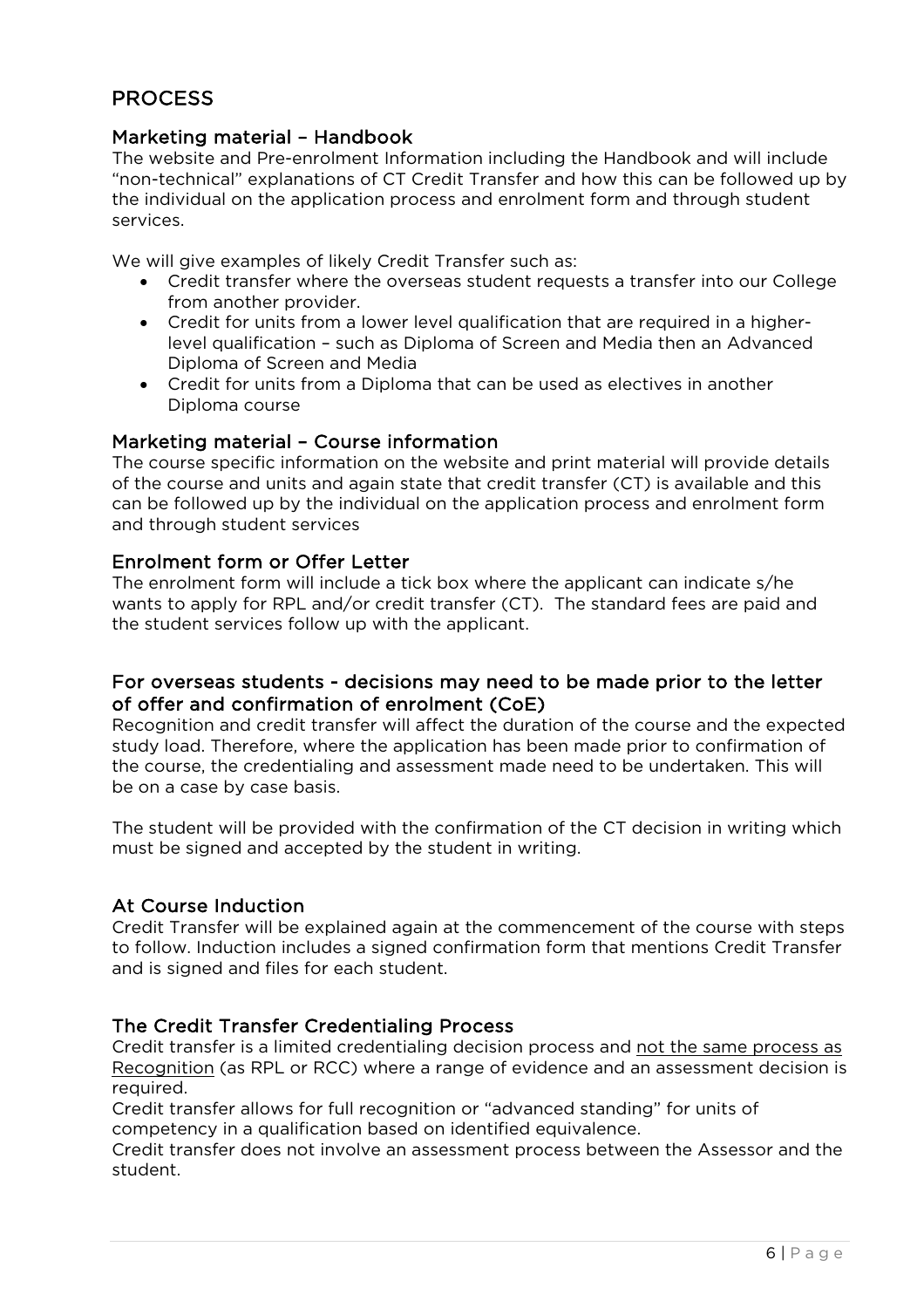### For overseas students – The CT decisions made AFTER commencement of the course or on transfer from another provider will affect the study load and student visa.

Where credit transfer is applied for as part of a transfer from another provider or within the School/s operated by ISA but AFTER commencement of the course, this will affect the duration of the course and the expected study load. This will be on a case by case basis. See the Duration and Expected Study Load Policy.

Credit transfer can be administered by administration staff who are trained in this policy and procedure. Administration staff will be managing the USI data as well so they go together.

The Director of Education will read and interpret Qualification rules and provide advice on equivalence from references. She will provide informed written and verbal advice to administration if necessary and make consistent credentialing decisions for CT on behalf of the School.

The Director of Education will have the expertise to verify the details and authenticity of the copies of certificates and results issued by other RTO's and navigate the training.gov.au website and USI registry for details.

The staff will communicate with the other RTO if this is considered necessary. The General Manager will manage the necessary changes to the AVETMISS software to input the correct candidate CT application information and generate results and certificates.

#### See the Duration and Expected Study Load Policy. See the Transfer Policy

The student will be provided with the confirmation of the CT decision in writing. The student's visa duration may require changes. A new letter of offer, agreement and CoE will be issued.

The tuition fees will be changed as a result of exemptions gained through credit transfer.

### Professional development for Student Services staff

The General Manager will monitor the need for professional development concerning the recognition model and our procedures and will provide staff with appropriate training.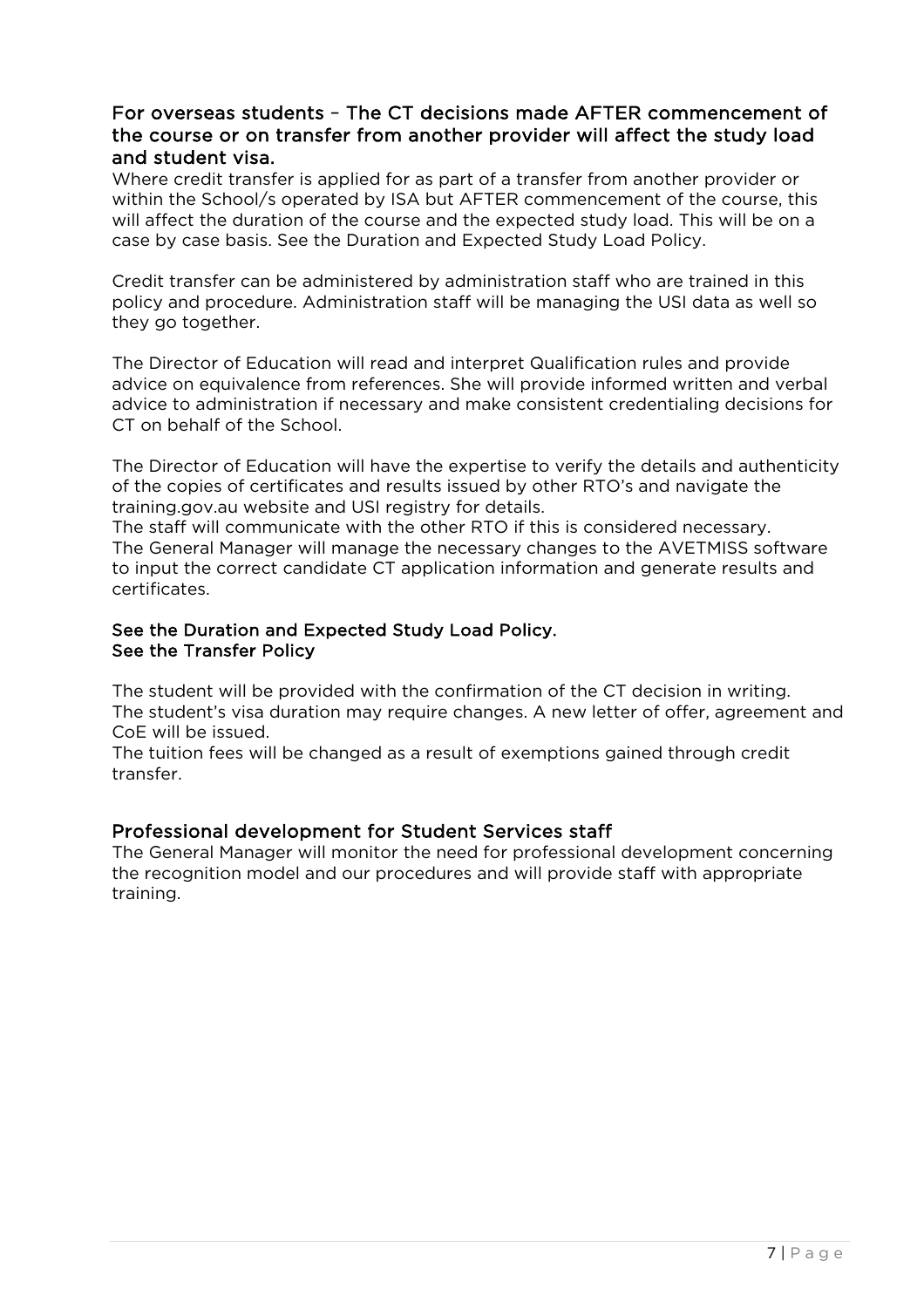#### Credit Transfer Procedure:

Prior to sign off on a Credit Transfer the following conditions must apply and will be checked by the Manager. See the specific mapping and equivalence tables preprepared for the particular units and qualifications where there is a superseded and replacement qualification.

| <b>Issue</b><br>/verification                                                                             | <b>Explanation</b>                                                                                                                                                                                                                                                                                                                                                 | <b>Decision check</b>                                                                                                                                                                       |
|-----------------------------------------------------------------------------------------------------------|--------------------------------------------------------------------------------------------------------------------------------------------------------------------------------------------------------------------------------------------------------------------------------------------------------------------------------------------------------------------|---------------------------------------------------------------------------------------------------------------------------------------------------------------------------------------------|
| Is the CT<br>request from a<br>current or<br>expired<br>Training<br>package &<br>qualification or<br>unit | Credit transfer is offered for current and<br>relevant qualifications on the RTO scope.<br>Where the CT application is from an<br>expired qualification, currency must be<br>taken into consideration. As the date of<br>issue gets further out, the CT decision<br>becomes more complex.<br>We refer to guidance for the Course                                   | Current TP & Qual or AC<br>- OK<br>Expired TP & Qual or AC<br>- If less than 5 years -<br>YES give credit transfer.<br>Longer than 5 years -<br>internal policy is to<br>discuss RPL.       |
| Does the CT<br>request meet<br>the packaging<br>rules                                                     | Is the CT for a core or listed elective in<br>the packaging rules? OK. If the rules allow<br>electives from another AQF level, or<br>qualification or Training Package will the<br>CT request still meet rules?<br>We set conservative internal policy based<br>on rules.                                                                                          | Core and listed electives<br>- OK.<br>Lower or higher AQF<br>level elective - OK<br>Imported elective - Case<br>by case decision.                                                           |
| Does the CT<br>request meet<br>the Rules -<br>vocational<br>outcome ("job<br>role")                       | Confirm the intended "vocational<br>outcome" in the qualification and the<br>requested CT units are appropriate and<br>relevant to the vocational outcome for a<br>worker- called "job roles"                                                                                                                                                                      | Does the CT unit align to<br>the candidate's job and<br>the job roles in the qual -<br>YES - OK<br>NO - Refuse                                                                              |
| Is the CT<br>request<br>affected by<br>the Code<br>version<br>changes-<br>equivalence                     | Units proposed as CT are "same" unit title<br>with an old version codes. Use the TGA<br>website - equivalence tables in the<br>CURRENT training package to check on<br>equivalence.<br>Decision to confirm CT for the unit with<br>the old code will depend on notes in the<br>TGA mapping and equivalence table.                                                  | FULL equivalence - OK<br>PARTIAL equivalence -<br>CT decision will depend<br>on the detail. -NOT OK<br>Could be RPL<br>NOT equivalent - No CT<br>This means it is an RPL<br>process not CT. |
| <b>Our RTO</b><br>does not have<br>the requested<br>unit on its<br>scope **                               | Our RTO does NOT need the unit to be<br>on its scope where it issues unit as a<br>CREDIT TRANSFER. This is the only<br>situation where we can issue something<br>not approved on our scope.                                                                                                                                                                        | If unit is relevant and<br>appropriate, the Manager<br>can still sign off as CT<br>Record of results and<br>transcript MUST show as<br>$C$ T                                                |
| Does the CT<br>request have<br>an RTO ID and<br>True record of<br>units achieved                          | Always undertake a certain level of<br>checking on the authenticity of the<br>certificates produced from another RTO<br>or TAFE or other or USI Registry<br>Check RTO is listed on TGA. Check<br>address, number and signature of<br>certificate against RTO contacts. Verify<br>the qualification is/has been on scope of<br>registration. Copies signed by a JP? | Go on the<br>www.training.gov.au<br>website to search for the<br>College and scope of<br>registration.<br>Current or expired RTO<br>is acceptable. Ask<br>student for USI                   |
| Results - show                                                                                            | AVETMISS and Transcript must show CT.                                                                                                                                                                                                                                                                                                                              | Credit transfer is shown                                                                                                                                                                    |